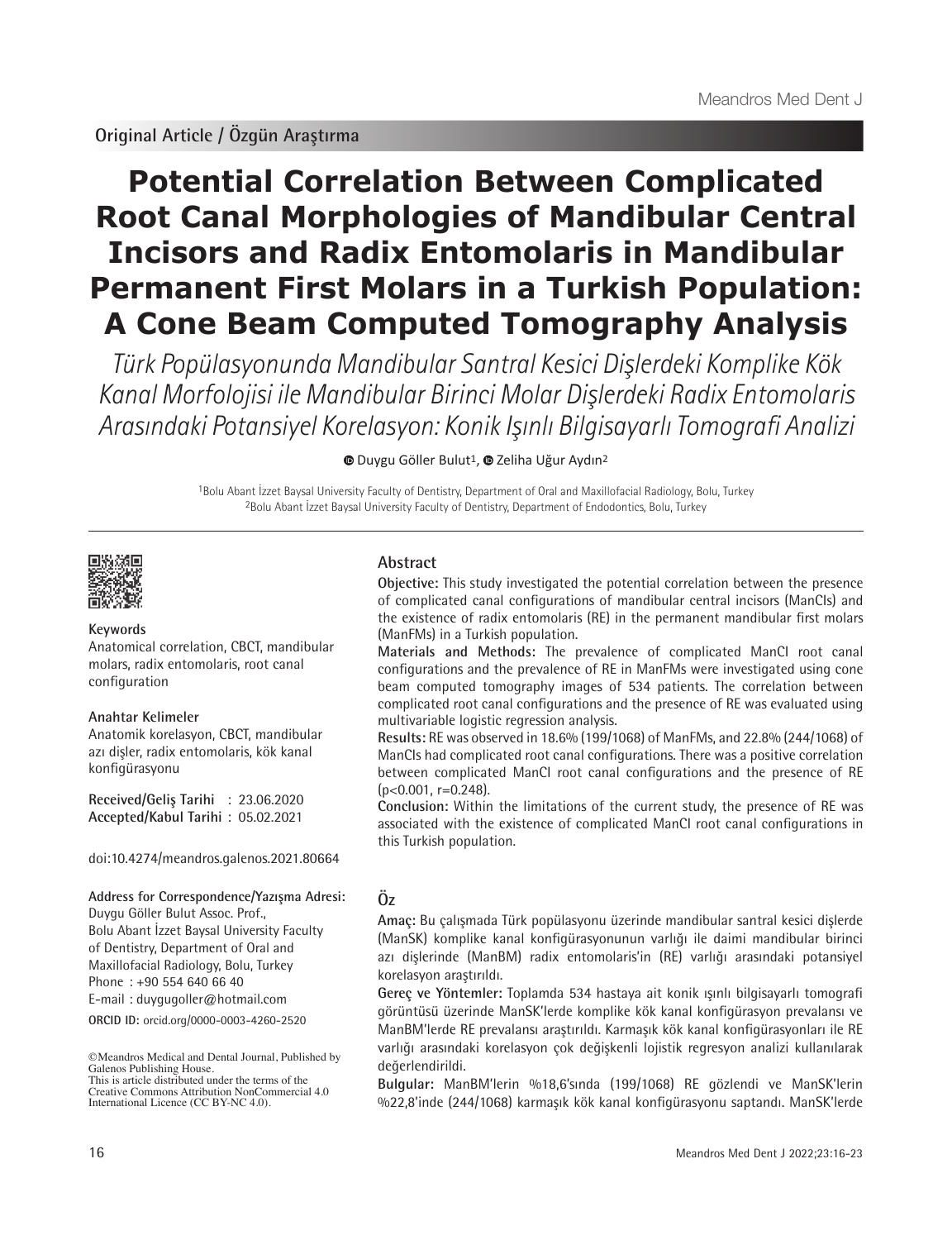karmaşık kök kanal konfigürasyonu varlığı ile ManBM'larda RE varlığı arasında pozitif bir korelasyon bulundu (p<0,001, r=0,248). **Sonuç:** Mevcut çalışmanın limitasyonları dahilinde, Türk popülasyonunda ManBM'lerda RE varlığı ile ManSK'lerde karmaşık kök kanal konfigürasyonunun varlığı ilişkili bulundu.

### **Introduction**

For successful endodontic treatment, the root canal system must be completely chemomechanically cleaned, prepared, and obturated (1). As is well known, these processes, which are essential for endodontic treatment, are affected by root canal anatomy (2). Therefore, knowledge of the main canals, additional canals or other anatomical variations for the elimination of incomplete instrumentation causing apical periodontitis may increase the success of endodontic treatment (1-3).

Mandibular permanent first molars (ManFMs) are frequently treated endodontically and usually have two roots, (distal and mesial) and three canals (two mesial and one distal). A common variation in ManFMs is the presence of a third root, which may be either buccal (radix paramolaris) or lingual [radix entomolaris (RE)] (1,4). This additional root may frequently cause procedural errors during endodontic treatment because it is smaller and separate from the other roots or fused with these roots. Radix paramolaris and RE are also curved. Previous studies showed that this anatomical variation needed to be considered in various dental procedures, such as surgical extractions, periodontal treatment, orthodontic treatment, and root canal treatment  $(1,4)$ .

Mandibular central incisors (ManCIs) usually have a single root and a single canal. However, an additional canal or root is a common anatomical variation among ManCIs (2). To ensure the success of endodontic treatment and other dental procedures, extensive evaluations of this anatomical variation should be conducted prior to treatment (2,3).

Many studies have investigated the root canal anatomy in different populations using extracted teeth and periapical and panoramic radiographs (5,6). Although periapical and panoramic radiographs are important diagnostic tools for evaluating root canal configurations, they are not completely reliable due to limitations, such as distortion and superposition in the images obtained. Furthermore, studies of root canal configurations of extracted teeth are not always possible for legal and ethical reasons (6). Recently, cone-beam computed tomography (CBCT) has been widely used in dentistry because it allows clinicians to display an area in three different planes. The combination of CBCT images in the sagittal, coronal, and axial section eliminates the superposition of anatomical structures, giving the clinician a more complete view of the true three-dimensional morphology of root canal systems (7,8).

In the literature it was reported that the existence of RE in ManFMs may be associated with the presence of additional canals in ManCIs (9). Thus far, no study has investigated this association in a Turkish population. The aim of this study was to investigate the association between the existence of RE in ManFMs and the presence of complicated root canal configurations of ManCIs in a Turkish population.

# **Materials and Methods**

# **Study Group**

Due to the retrospective design of the study, the consent was not required from the patients. The study was approved by the Local Ethics Committee of Bolu Abant İzzet Baysal University (decision no: 2018/132 date: 06.09.2018). The study was performed in accordance with the ethical standards laid down in the 1964 Declaration of Helsinki and its later amendments. The CBCT images included in this study were obtained from the Faculty of Dentistry of Bolu Abant İzzet Baysal University. In total, 1,250 CBCT images taken between 2014 and 2018 were obtained. Only CBCT images of good image quality in which the root canal configurations and canal orifices could be easily determined were included in the study. Only teeth without dental anomalies, periapical pathologies, root resorption, previous hemisection or root amputation treatment, large metallic restorations, coronal or post-core restorations, and root canal treatment were included. In all the included ManFMs and ManCIs, complete root formations were present bilaterally.

The final group included images obtained from 534 patients [319 females (59.7%) and 215 males (40.3%)] and 1,068 ManFMs and 1,068 ManCIs.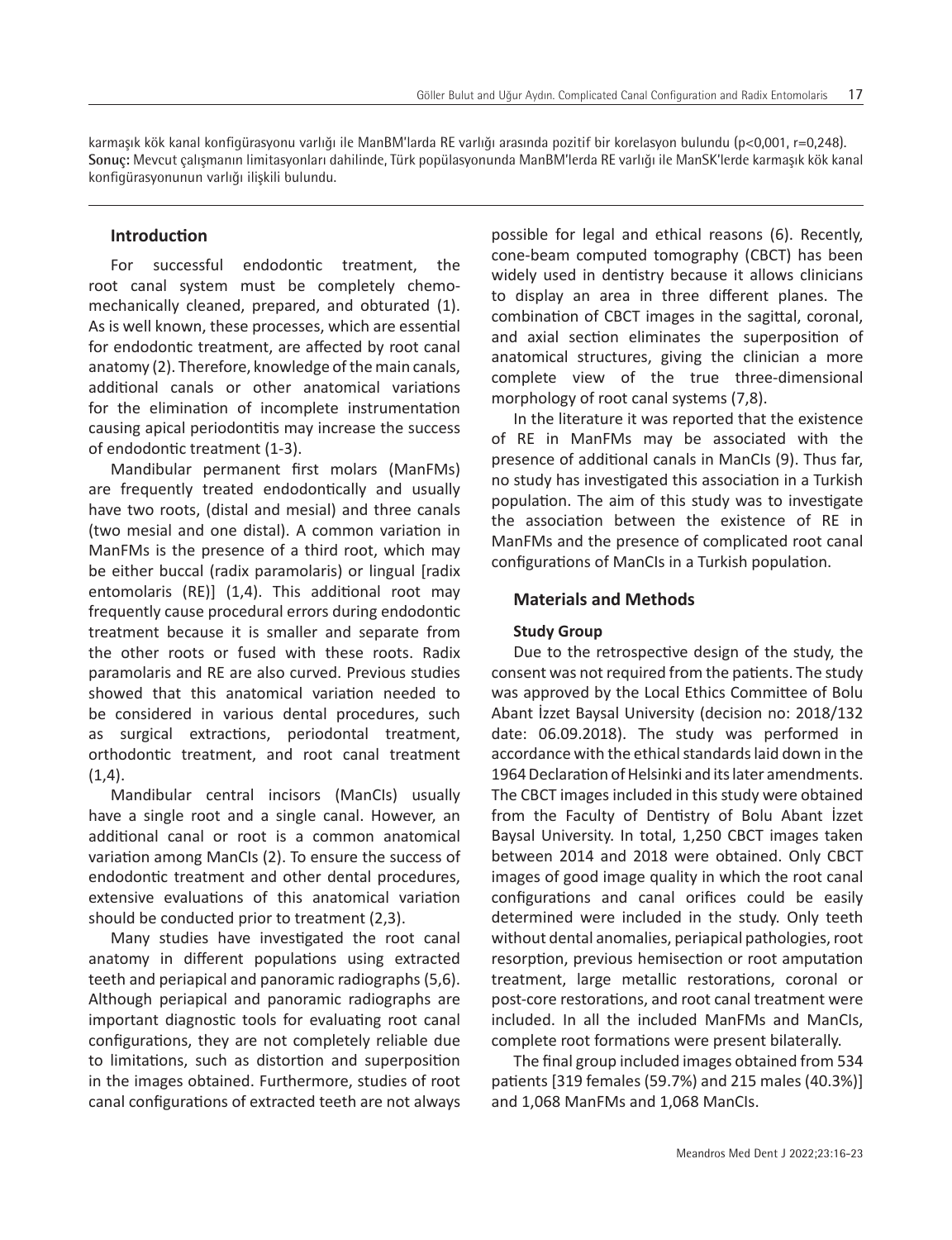#### **Imaging Procedures**

The CBCT scans were obtained using an I-Cat imaging system (Imaging Sciences International, Hatfield, PA, USA) at 120 kVp and 15 mA, with a voxel size of 0.2 mm and an exposure time of 8.9 sec.

The presence or absence of RE and the existence of complicated ManCI canal configurations, including the type of configuration, were investigated using i-CAT vision Q 1.9 imaging software (Imaging Sciences International LLC. Hatfield, PA, USA). Tomography slices of 0.2 mm in the coronal, axial, and sagittal views were produced. To determine the number of canals and roots and the canal configurations in axial tomography slices, we investigated all sections throughout from the bottom of the pulp chamber to the root apex.

#### **Morphological Analysis and Classification**

Two observers evaluated all the CBCT images: an oral and maxillofacial radiologist with 6 years of experience and an endodontist with 6 years of experience. Observer calibration was achieved by having the two observers evaluate 20% of the CBCT scans at the beginning of the study. Intra-observer reliability was assessed by calculating the correlation coefficients (for observer one and observer two; 0.857 and 0.861, respectively). The observers were permitted to use image enhancement filters to change the intensity, contrast, or brightness of the images. A consensus was established in cases where there was inconsistency between the observers in the determination of morphological differences. Interobserver reliability was assessed when all the measurements were performed. The correlation coefficient was 0.908.

The presence of RE in the ManFMs was evaluated according to previous studies (9-11). The RE status of the patients was classified as follows (Figure 1 A-D):

No RE: RE was not found in either the left or right side;

Unilateral RE: RE was found in just one ManFM on either the left or right side, and no RE was detected in the other ManFM on the other side;

Bilateral RE: RE was found in both the right and left sides of ManFMs.

To determine the root canal configurations of ManCIs, a series of axial images and crosssectioned images were examined from the cemento-



**Figure 1.** Axial CBCT images. (A) No RE, (B) unilateral RE on the left side, and (C) unilateral RE on the right side. (D) Bilateral RE (yellow arrows denote RE; white arrows denote no RE) RE: Radix entomolaris, CBCT: Cone beam computed tomography

enamel junction to the root apex. The ManCI canal configurations were then classified in accordance with a system used in previous studies (9,12), as follows:

A single canal: the presence of one root and one canal.

A complicated canal: the occurrence of more than one root and canal.

The symmetric distribution arrangement of complicated ManCI canals was categorized as follows: bilateral single, unilateral complicated or bilateral complicated (Figure 2 A-C).

The root canal configuration of the teeth was classified according to Vertucci's classification (13).

#### **Statistical Analysis**

In each analysis, frequencies and percentages were calculated at tooth and patient levels. The chisquare test was used for examining differences in categorical variables, such as side (left/right) and sex (male/female), root canal configuration (single/ complicated), and RE group (no RE, unilateral RE, or bilateral RE) (9). To assess the effect on the canal configurations of ManCIs, a multivariate logistic regression analysis was used and was simultaneously adjusted for other variables (side, age, and sex). The statistical analysis was performed using SPSS for Windows (Version 22.0; SPSS, Inc., Chicago, IL, USA). The statistically significant level was set at p<0.05.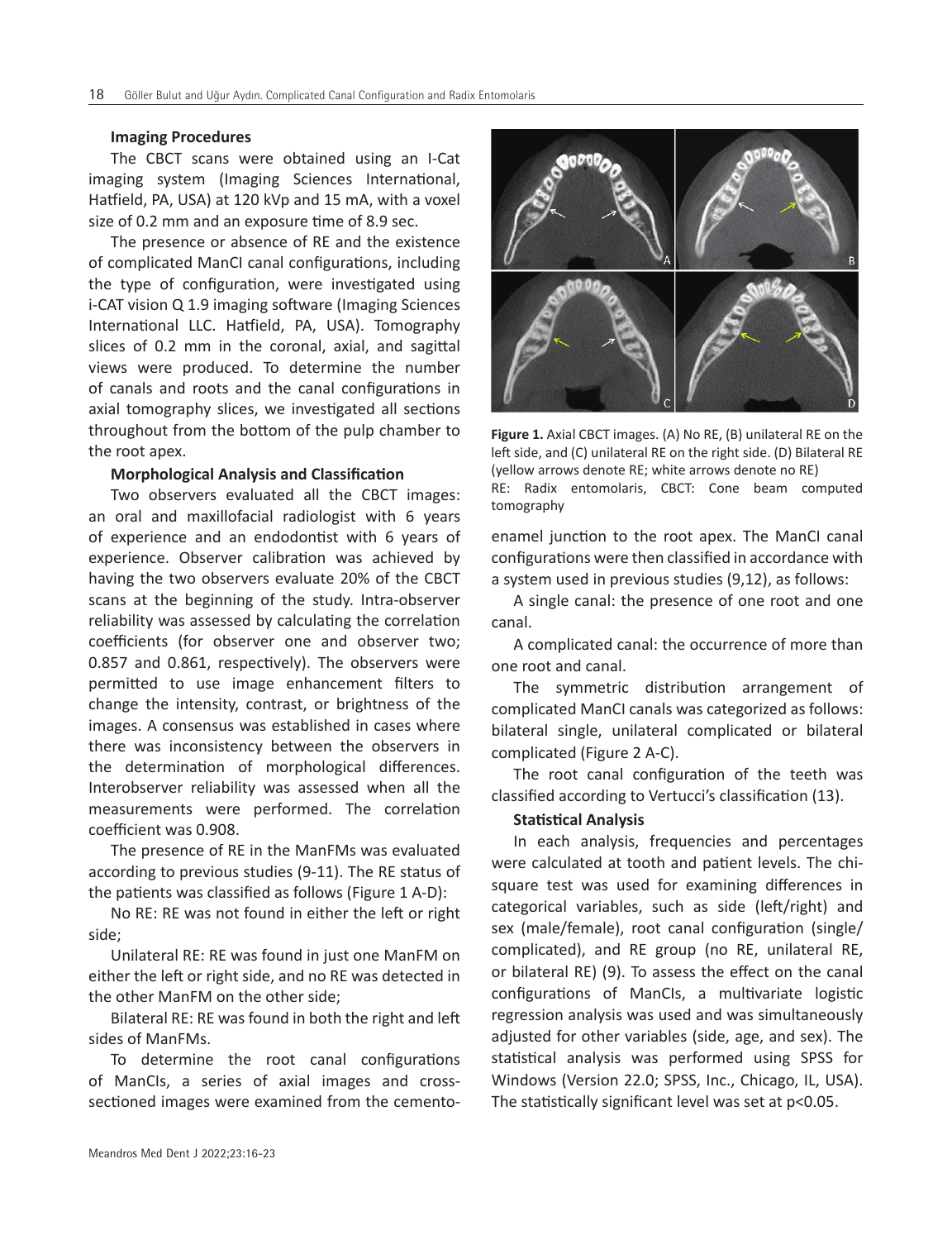### **Results**

As shown by the results, 18.6% (199/1,068) of ManFMs had RE, and 22.8% (244/1,068) of ManCIs had a complicated root canal configuration. Only Vertucci's type I and type III canal configurations were



**Figure 2.** The root canal configuration of a ManCI in an axial CBCT image. (A) Bilateral single root canal configuration, (B) unilateral complicated root canal configuration, and (C) bilateral complicated root canal configuration (yellow arrows show RE; white arrows show no RE)

RE: Radix entomolaris, CBCT: Cone beam computed tomography, ManCIs: Mandibular central incisors

seen in ManCIs (Figure 3). In 74.2% of ManCIs, the canal configuration was type I, and it was type III in 25.8% of ManCIs.

Based on the CBCT images, 11.7% (63/534) of the patients had bilateral RE, and 12.1% (65/534) had unilateral RE (Figure 4A). Among the patients, 15.9% (86/534) had ManCIs with a bilateral complicated canal configuration, 73% (394/534) had ManCIs with a bilateral single canal, and 10% (54/534) had ManCIs with a unilateral complex canal configuration (Figure 4B).

Table 1 shows the prevalence of RE in ManFMs and complicated ManCI canal configurations according to side and sex. The prevalence of RE was higher in males (24.7%) than in females (13.8%) (p=0.002). The ratios of complicated ManCI canal configurations and RE in ManFMs were similar on the right and left sides (p=0.215 and p=0.753, respectively).





| Table 1. Distribution of ManCls with complicated root canal configurations and ManFMs with RE by gender and side                                                                                                                                                                         |               |                    |         |                   |            |          |  |  |  |
|------------------------------------------------------------------------------------------------------------------------------------------------------------------------------------------------------------------------------------------------------------------------------------------|---------------|--------------------|---------|-------------------|------------|----------|--|--|--|
|                                                                                                                                                                                                                                                                                          | ManCls, n (%) |                    | p-value | ManFMs, n (%)     |            | p-value  |  |  |  |
|                                                                                                                                                                                                                                                                                          | <b>Single</b> | <b>Complicated</b> |         | <b>Without RE</b> | With RE    |          |  |  |  |
| Total                                                                                                                                                                                                                                                                                    | 824 (77.2)    | 244 (22.8)         |         | 869 (81.4)        | 199 (18.6) |          |  |  |  |
| Gender                                                                                                                                                                                                                                                                                   |               |                    |         |                   |            |          |  |  |  |
| Female                                                                                                                                                                                                                                                                                   | 235(73.7)     | 84 (26.4)          | 0.256   | 275 (86.2)        | 44 (13.8)  | $0.002*$ |  |  |  |
| Male                                                                                                                                                                                                                                                                                     | 161 (74.9)    | 54(25.1)           |         | 162 (75.3)        | 53 (24.7)  |          |  |  |  |
| Side                                                                                                                                                                                                                                                                                     |               |                    |         |                   |            |          |  |  |  |
| Right                                                                                                                                                                                                                                                                                    | 403 (75.5)    | 131 (24.5)         | 0.215   | 437 (81.8)        | 97(18.2)   | 0.753    |  |  |  |
| Left                                                                                                                                                                                                                                                                                     | 421 (78.8)    | 113(21.2)          |         | 402 (80.9)        | 102(19.1)  |          |  |  |  |
| Single indicates the presence of one canal in ManCls. Complicated indicates the occurrence of more than one canal in any CBCT section. *Statistical<br>significance level was set at p<0.05, RE: Radix entomolaris, ManCls: Mandibular central incisors, ManFMs: Mandibular first molars |               |                    |         |                   |            |          |  |  |  |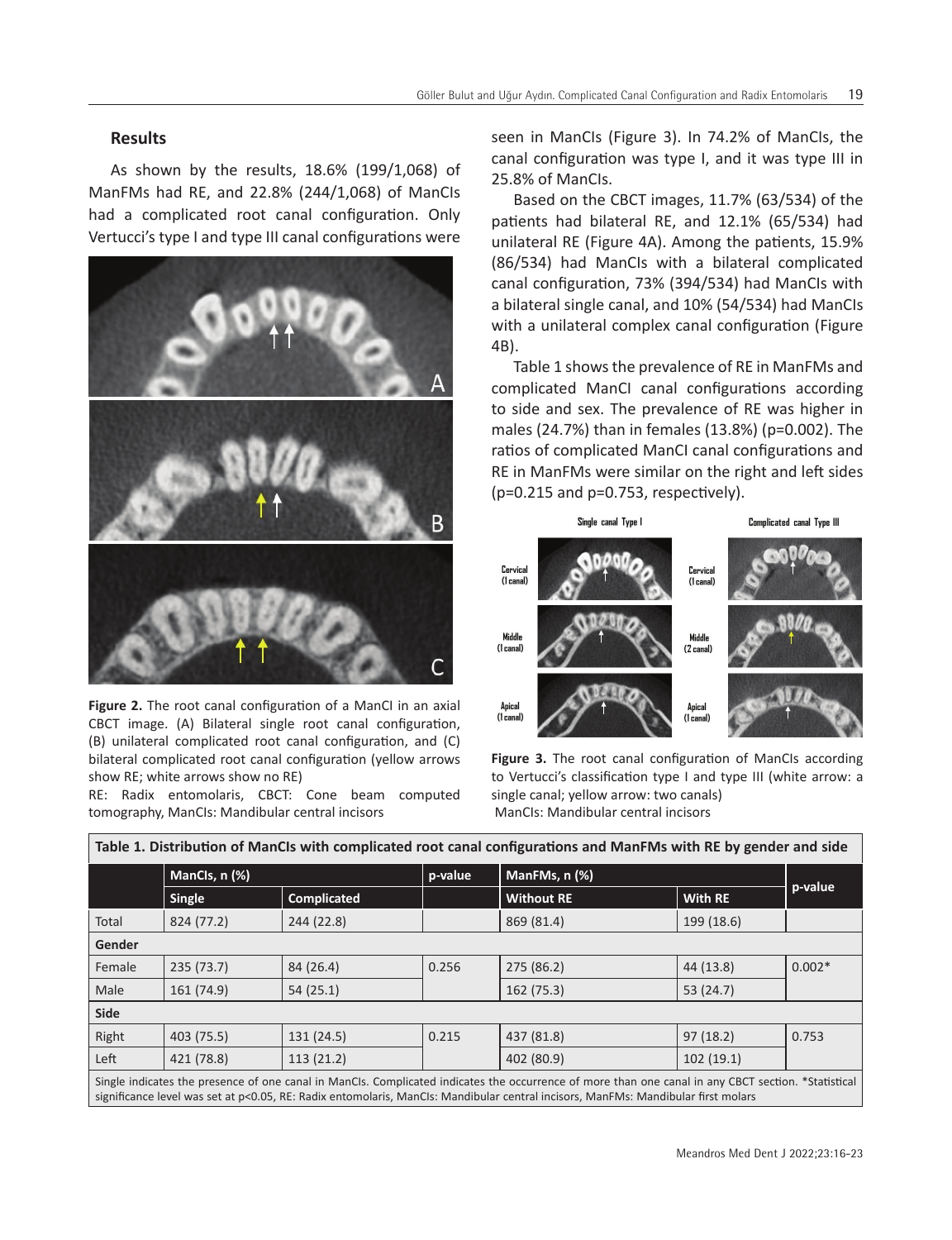

**Figure 4.** (A) Distribution patterns of unilateral RE and bilateral RE. (B) Distribution patterns of bilateral and unilateral complicated root canals

RE: Radix entomolaris



**Figure 5.** (A) Distribution patterns of ManFMs without/with RE (no RE, unilateral RE, and bilateral RE) based on sex. (B) Distribution patterns of ManCIs with bilateral single root canal configurations and complicated root canal configurations based on sex. (C) Distribution patterns of no RE, unilateral RE, and bilateral RE based on single and complicated root canal configurations

RE: Radix entomolaris, ManCIs: Mandibular central incisors, ManFMs: Mandibular first molars

There was a significant sex-related difference in the prevalence of RE in ManFMs (p=0.003) (Figure 5A), whereas there was no significant sex- or side-related related difference in the prevalence of complicated ManCI root canal configurations (p=0.443) (Figure 5B). There was a positive correlation between complicated ManCI root canal configurations and ManFMs with RE (p<0.001, r=0.248) (Figure 5C).

The multivariate analysis was adjusted for categorical variables, such as sex and sides. The adjusted odds ratios for the frequency of complicated ManCI root canal configurations in the bilateral RE group and unilateral RE group were 0.18 (95% confidence interval, 0.103-0.322; p<0.001) and 1.54 (95% confidence interval, 0.764-3.129; p=0.226), respectively (Table 2).

# **Discussion**

Anatomical variations in root canal anatomy can cause difficulties in diagnosis and treatment. To ensure the success of dental treatments, the practitioner must have knowledge of the root canal anatomy. Although many studies have investigated the root canal anatomy of different tooth groups in different populations, only a few studies have investigated the relationship between variations in root canal anatomy (9,14).

In previous studies, the prevalence of RE in ManFMs differed, depending on the population (15,16). The prevalence of RE in ManFMs was reported to be higher in populations of Mongoloid origin (Chinese, Japanese, Korean, and Taiwanese) (5.8-43.6%) as compared with that in white populations (0.68-4.2%) (4). In this study, the prevalence of RE in ManFMs in a Turkish population was 18.6%. Although the etiology of RE is not known, previous research reported that external factors in the odontogenesis phase, penetrance of an atavistic gene, or a polygenetic system may influence the etiology (17). Studies also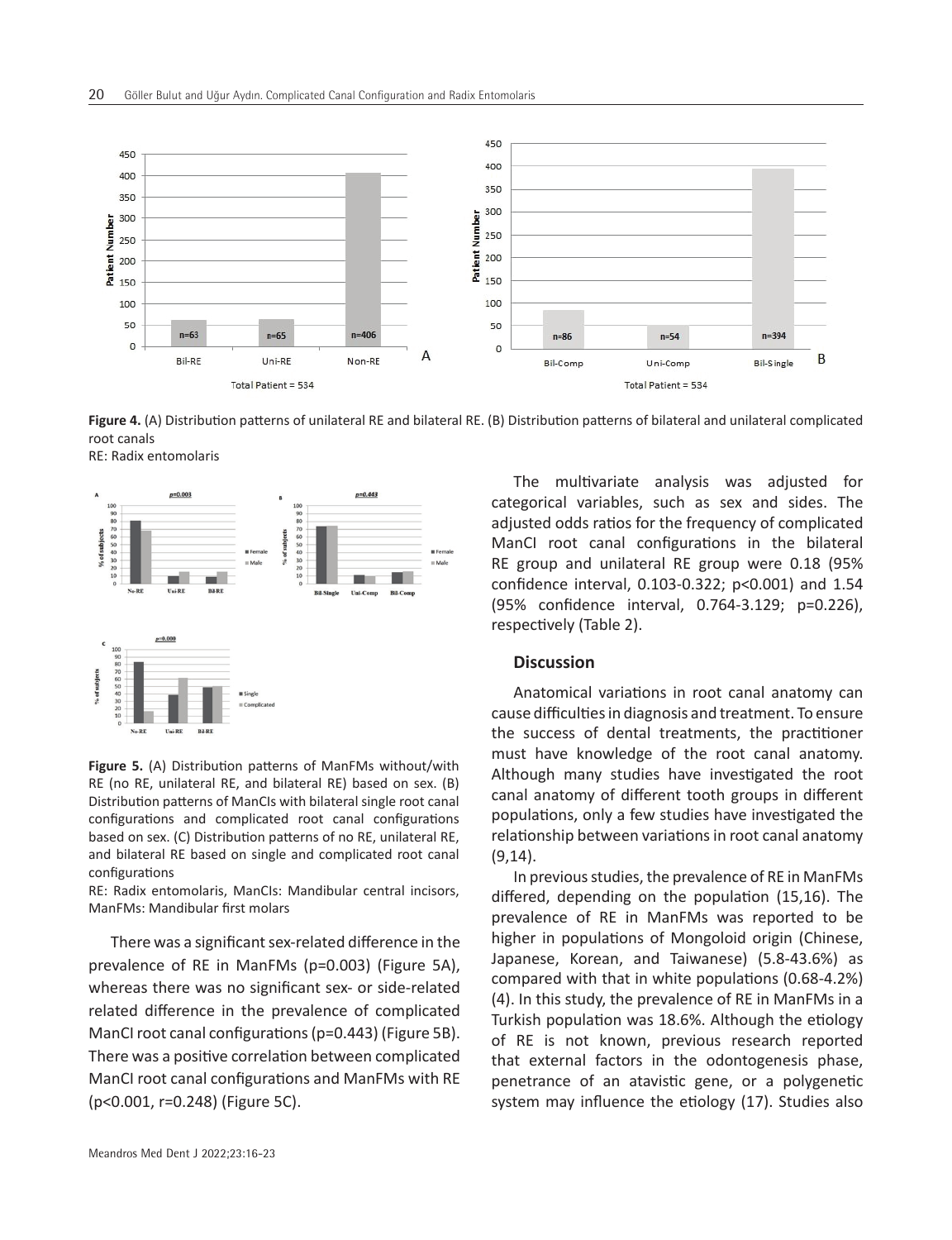**Table 2. The Relationship between variables and the Frequency of complicated root canal configurations in ManCIs: Adjusted ORs and 95% CIs from multivariable logistic regression analysis**

|                                                                     |                     | <b>ManCIs</b> |              |            |  |  |  |  |
|---------------------------------------------------------------------|---------------------|---------------|--------------|------------|--|--|--|--|
|                                                                     |                     | 95% CI        |              |            |  |  |  |  |
|                                                                     | <b>Adjusted ORs</b> | Lower         | <b>Upper</b> | p-value    |  |  |  |  |
| Gender                                                              |                     |               |              |            |  |  |  |  |
| Male                                                                | Referent            |               |              |            |  |  |  |  |
| Female                                                              | 1.398               | 0.900         | 2.172        | 0.398      |  |  |  |  |
| <b>Side</b>                                                         |                     |               |              |            |  |  |  |  |
| Left                                                                | Referent            |               |              |            |  |  |  |  |
| Right                                                               | 1.211               | 0.910         | 1.613        | 0.190      |  |  |  |  |
| <b>RE</b> group                                                     |                     |               |              |            |  |  |  |  |
| No-RE                                                               | Referent            |               |              |            |  |  |  |  |
| <b>Bil-RE</b>                                                       | 0.18                | 0.103         | 0.322        | $< 0.001*$ |  |  |  |  |
| Uni-RE                                                              | 1.54                | 0.764         | 3.129        | 0.226      |  |  |  |  |
| No BE no mandibular first molars with radix ontomolaris bilatorally |                     |               |              |            |  |  |  |  |

No-RE, no mandibular first molars with radix entomolaris bilaterally; Bil-DLR, radix entomolaris in both right and left mandibular first molars bilaterally; Uni-RE, one mandibular first molar with a radix entomolaris either at the left or right side and the other permanent mandibular first molar without a radix entomolaris. Analysis by multivariable logistic regression; the statistical significance level was set at p<0.05\*. OR: Odds ratio, CI: Confidence interval, ManCIs: Mandibular central incisors

suggested that the presence of RE depended to a high degree on racial genetic factors (17,18). Therefore, we think that genetic differences between populations most likely explain the discord in the findings of the present study as compared with those in the literature.

A previous research reported root canal anatomy variations of ManCIs (19), with a number of studies reporting that ManCIs most commonly have type I or type III Vertucci root canal configurations (12,20). In line with these results, in this study, ManCIs with type I (74.2%) and type III (25.8%) root canal configurations were the most common.

Wu et al. (9) reported that there was a correlation between the presence of RE in ManFMs and complicated ManCI root canal configurations in a Taiwanese population. Similarly, we found a correlation between the presence of RE in ManFMs and complicated ManCI root canal configurations in this Turkish population. No previous studies have investigated this relationship in a Turkish population. Based on the findings of the present study, if RE should be present, and there should be a suspicion that complicated canal configuration in ManCIs.

Therefore, the results of this study can benefit clinical management.

A number of studies on symmetry in dental structures found that many anatomical variations were symmetrical and irrespective of the region (17,19,21). In patients with RE, Wu et al. (9) reported a 54.6% prevalence of the bilateral type in ManFMs. In this study, among those with RE, the prevalence of the bilateral type was 49.2%, and the prevalence of RE did not show a significant difference between the sides. In contrast, Schäfer et al. (15) detected no cases of bilateral RE in ManFMs in a German population. Similarly, other studies reported that anatomical variations differed significantly, depending on the side (16,18). According to some studies, the prevalence of RE was greater on the right side (16,22) whereas others found that it was greater on the left side (19). As stated previously in the literature (17), genetic variations between different populations most likely explain this difference.

Roots or canals in the same buccolingual plane in both ManFMs and ManCIs may cause superposition on two-dimensional radiographs. As a result, additional roots or canals may not be detected. To overcome this limitation and detect additional roots and canals, radiographs may be taken at different angles (23). However, the latter increases radiation exposure and is time consuming. In the identification of additional canals and roots, CBCT has been shown to provide more accurate results, without causing superposition and distortion as compared with two-dimensional radiographs (10). The voxel size is one of the most important factors that affects the image resolution in CBCT, with the smaller the voxel size, the better the quality and detail of the resulting image. However, a reduction in the voxel size in CBCT devices increases the exposure to radiation. In this study, CBCT images with a voxel size of 0.2 mm were obtained. This size is considered the maximum ideal size for evaluating root canal anatomy (23,24).

In a previous study, the presence of RE in ManFMs was reported to be related to a C-shaped canal configuration and radicular grooves in mandibular first premolar teeth (14). Zhang et al. (25) evaluated the morphological characteristics of RE in a Chinese population, and De Moor (26) classified RE according to the RE type. The relationship between the presence of RE and root canal configurations of teeth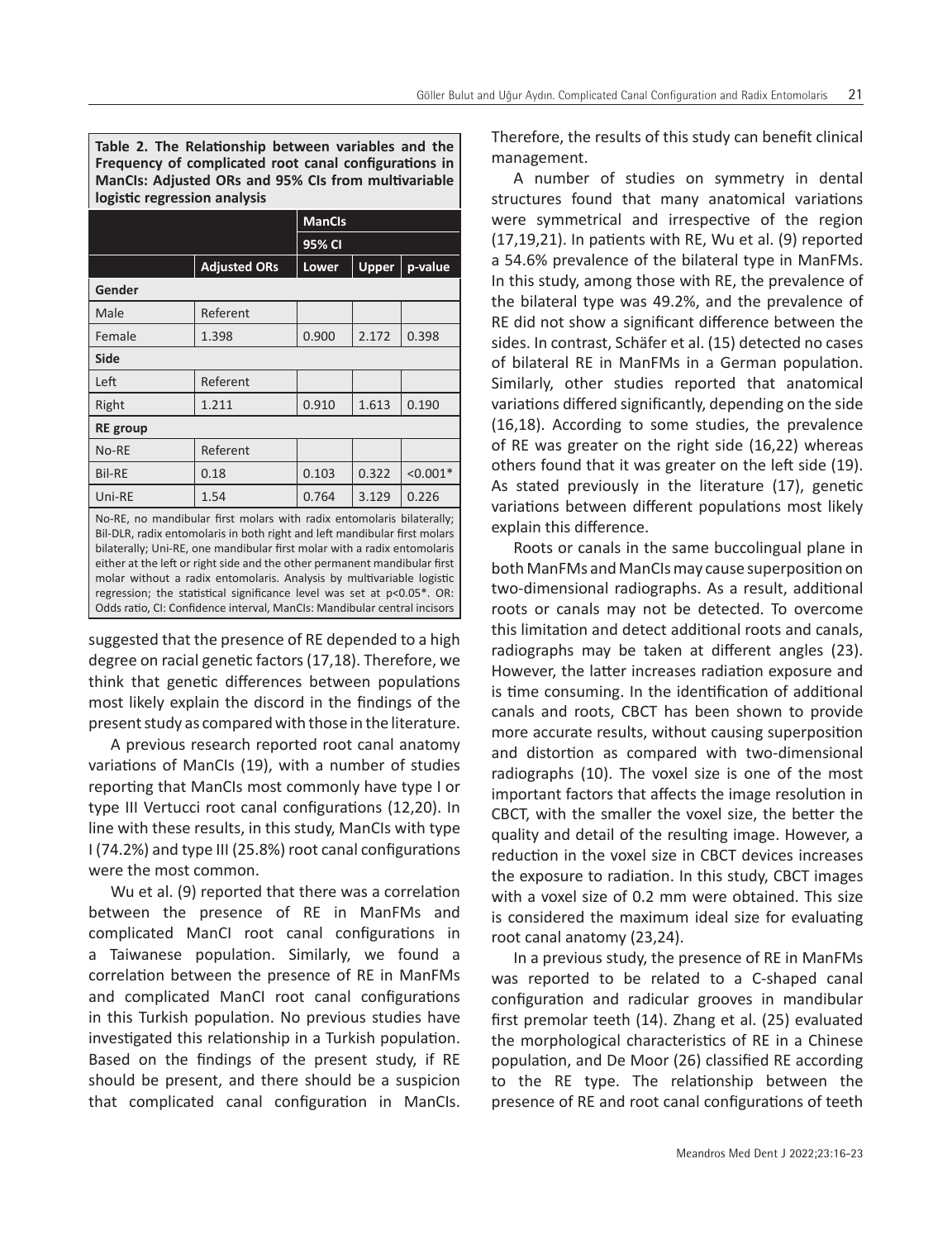other than ManFMs, in addition to the morphological characteristics of RE, should be determined in a Turkish population in future studies.

# **Conclusion**

The results revealed a correlation between the presence of RE in ManFMs and the existence of complicated ManCI root canal configurations in this Turkish population. RE should be considered to be present in the presence of a complicated root canal configuration.

# **Ethics**

**Ethics Committee Approval:** The study was approved by the Local Ethics Committee of Bolu Abant İzzet Baysal University (decision no: 2018/132 date: 06.09.2018).

#### **Informed Consent:** Retrospective study.

**Peer-review:** Externally and internally peerreviewed.

#### **Authorship Contributions:**

Surgical and Medical Practicies: Z.U.A., Concept: D.G.B., Z.U.A., Design: D.G.B., Z.U.A., Data Collection or Processing: D.G.B., Analysis or Interpretation: Z.U.A., Literature Search: D.G.B., Z.U.A., Writing: D.G.B., Z.U.A.

**Conflict of Interest:** No conflict of interest was declared by the authors.

**Financial Disclosure:** The authors declared that this study received no financial support.

#### **References**

- 1. Chen G, Yao H, Tong C. Investigation of the root canal configuration of mandibular first molars in a Taiwan Chinese population. Int Endod J 2009; 42: 1044-9.
- 2. Leoni GB, Versiani MA, Pécora JD, Damião de Sousa-Neto M. Micro-computed tomographic analysis of the root canal morphology of mandibular incisors. J Endod 2014; 40: 710-6.
- 3. Liu J, Luo J, Dou L, Yang D. CBCT study of root and canal morphology of permanent mandibular incisors in a Chinese population. Acta Odontol Scand 2014; 72: 26-30.
- 4. Song JS, Choi HJ, Jung IY, Jung HS, Kim SO. The prevalence and morphologic classification of distolingual roots in the mandibular molars in a Korean population. J Endod 2010; 36: 653-7.
- 5. Choi SJ, Lee JW, Song JH. Dental anomaly patterns associated with tooth agenesis. Acta Odontol Scand 2017; 75: 161-5.
- 6. Boschetti E, Silva-Sousa YTC, Mazzi-Chaves JF, Leoni GB, Versiani MA, Pécora JD, et al. Micro-CT Evaluation of Root and Canal Morphology of Mandibular First Premolars with Radicular Grooves. Braz Dent J 2017; 28: 597-603.
- 7. Fernandes NA, Herbst D, Postma TC, Bunn BK. The prevalence of second canals in the mesiobuccal root of maxillary molars: A cone beam computed tomography study. Aust Endod J 2019; 45: 46-50.
- 8. Alfawaz H, Alqedairi A, Alkhayyal AK, Almobarak AA, Alhusain MF, Martins JNR. Prevalence of C-shaped canal system in mandibular first and second molars in a Saudi population assessed via cone beam computed tomography: a retrospective study. Clin Oral Investig 2019; 23: 107-12.
- 9. Wu YC, Cheng WC, Weng PW, Chung MP, Su CC, Chiang HS, et al. The Presence of Distolingual Root in Mandibular First Molars Is Correlated with Complicated Root Canal Morphology of Mandibular Central Incisors: A Cone-beam Computed Tomographic Study in a Taiwanese Population. J Endod 2018; 44: 711-6.e1.
- 10. Huang RY, Cheng WC, Chen CJ, Lin CD, Lai TM, Shen EC, et al. Three-dimensional analysis of the root morphology of mandibular first molars with distolingual roots. Int Endod J 2010; 43: 478-84.
- 11. Wu YC, Su CC, Tsai YC, Cheng WC, Chung MP, Chiang HS, et al. Complicated Root Canal Configuration of Mandibular First Premolars Is Correlated with the Presence of the Distolingual Root in Mandibular First Molars: A Cone-beam Computed Tomographic Study in Taiwanese Individuals. J Endod 2017; 43: 1064-71.
- 12. Ahmed HM, Hashem AA. Accessory roots and root canals in human anterior teeth: a review and clinical considerations. Int Endod J 2016; 49: 724-36.
- 13. Vertucci FJ. Root canal anatomy of the human permanent teeth. Oral Surg Oral Med Oral Pathol 1984; 58: 589-99.
- 14. Wu YC, Cathy Tsai YW, Cheng WC, Weng PW, Su CC, Chiang HS, et al. Relationship of the Incidence of C-shaped Root Canal Configurations of Mandibular First Premolars with Distolingual Roots in Mandibular First Molars in a Taiwanese Population: A Cone-beam Computed Tomographic Study. J Endod 2018; 44: 1492-9.e1.
- 15. Schäfer E, Breuer D, Janzen S. The prevalence of three-rooted mandibular permanent first molars in a German population. J Endod 2009; 35: 202-5.
- 16. Tu MG, Tsai CC, Jou MJ, Chen WL, Chang YF, Chen SY, et al. Prevalence of three-rooted mandibular first molars among Taiwanese individuals. J Endod 2007; 33: 1163-6.
- 17. Chandra SS, Chandra S, Shankar P, Indira R. Prevalence of radix entomolaris in mandibular permanent first molars: a study in a South Indian population. Oral Surg Oral Med Oral Pathol Oral Radiol Endod 2011; 112: e77-82.
- 18. Curzon ME. Three-rooted mandibular permanent molars in English Caucasians. J Dent Res 1973; 52: 181.
- 19. Kayaoglu G, Peker I, Gumusok M, Sarikir C, Kayadugun A, Ucok O. Root and canal symmetry in the mandibular anterior teeth of patients attending a dental clinic: CBCT study. Braz Oral Res 2015; 29: S1806-83242015000100283.
- 20. Verma GR, Bhadage C, Bhoosreddy AR, Vedpathak PR, Mehrotra GP, Nerkar AC, et al. Cone Beam Computed Tomography Study